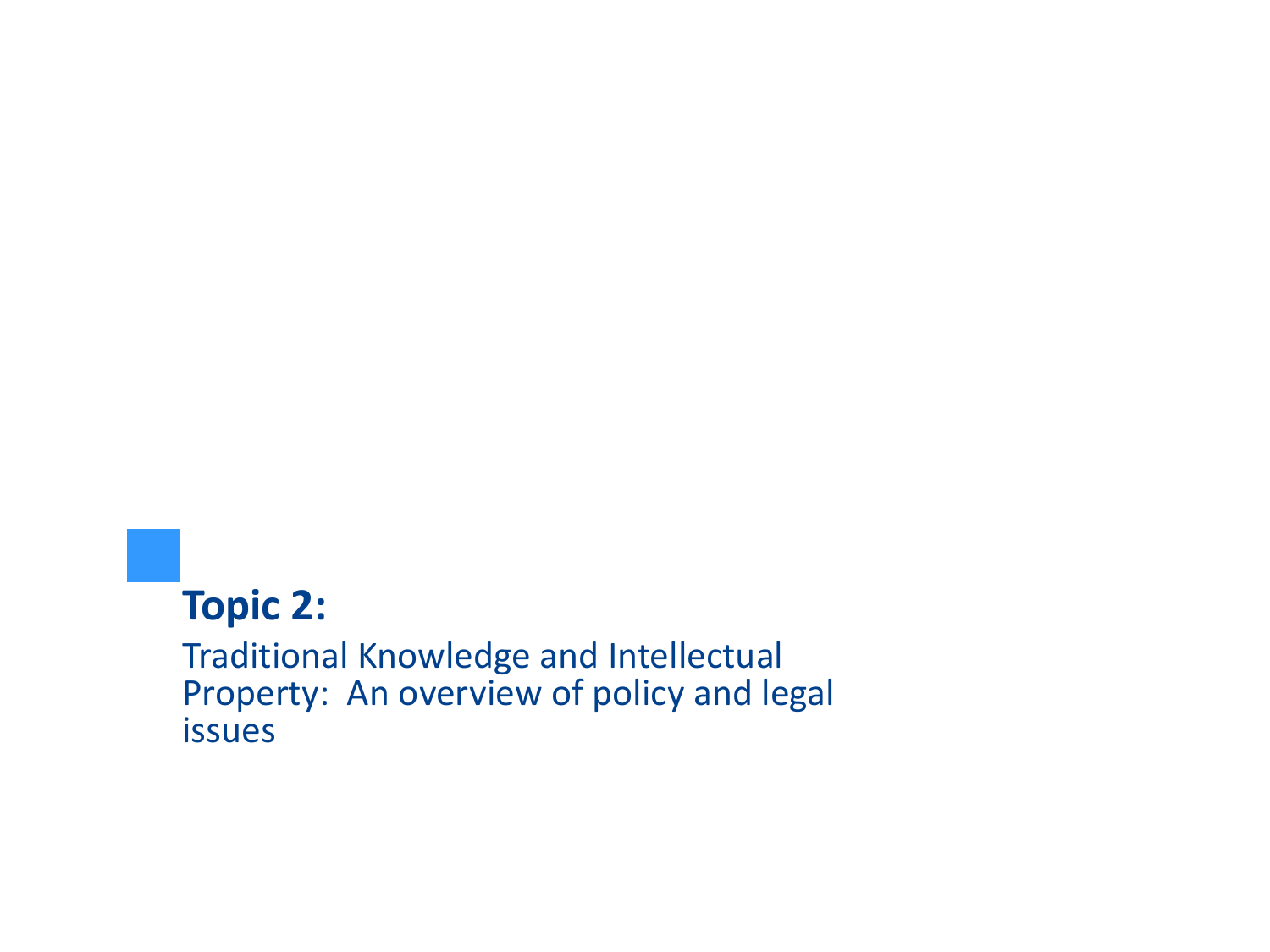







Shavante Indians using Buriti sticks to make a fire (UN Photo/Joseane Daher)

A woman from the Ndebele tribe carries a traditional beer container (UN Photo/P Mugubane)

Timorese in traditional dress take part in a ceremony (UN Photo/Martine Perret)

Traditional dancers perform during the pre-independence march and rally of the Sudan People's Liberation Movement (UN Photo/Paul Banks )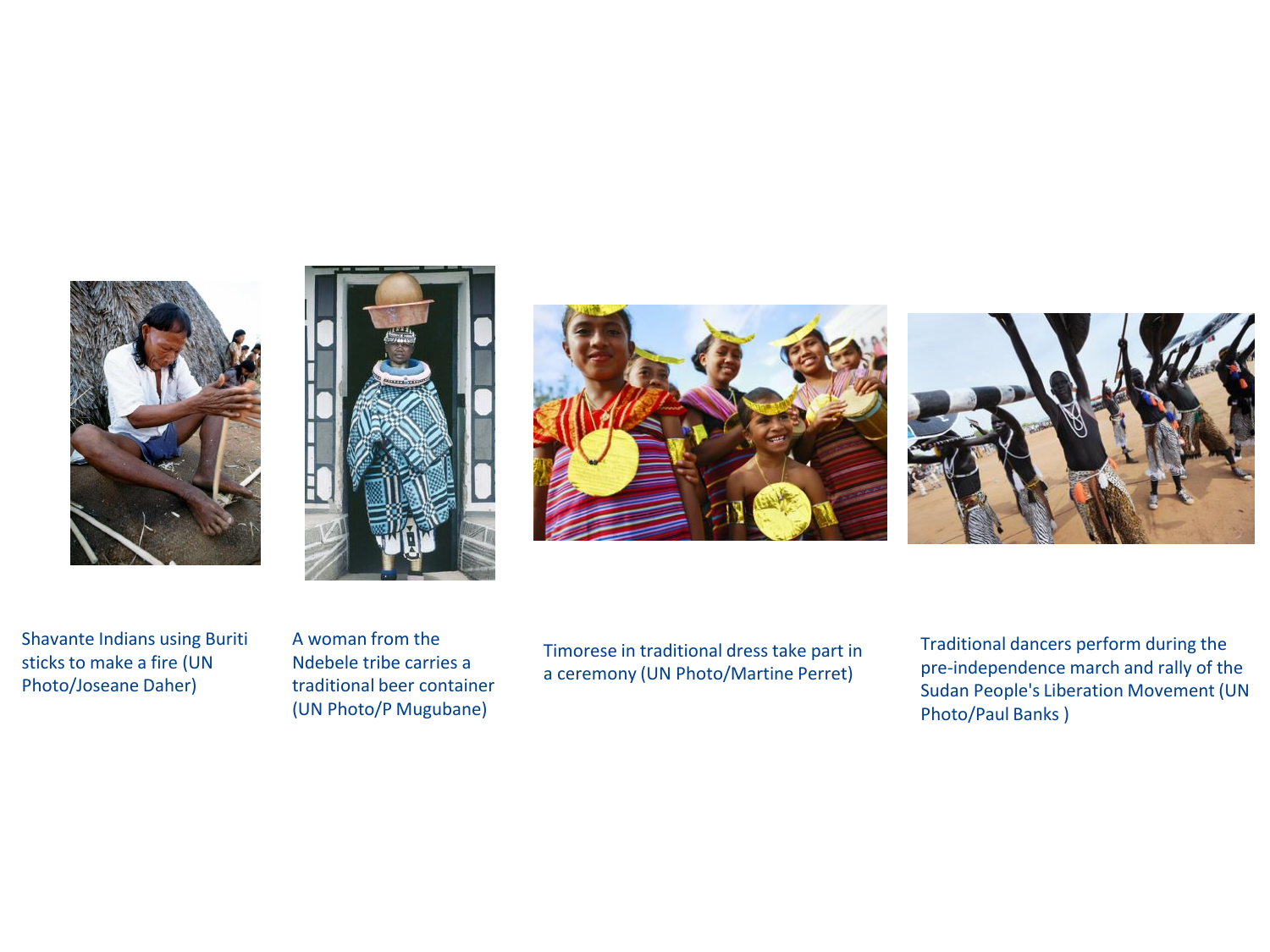# Traditional Knowledge (TK)

- TK refers to the knowledge resulting from intellectual activity in a traditional context, and includes know-how, practices, skills, and innovations.
- TK embodies the traditional lifestyles of indigenous and local communities.
- It is not limited to any specific technical field, and may include agricultural, environmental, and medicinal knowledge, and knowledge associated with genetic resources.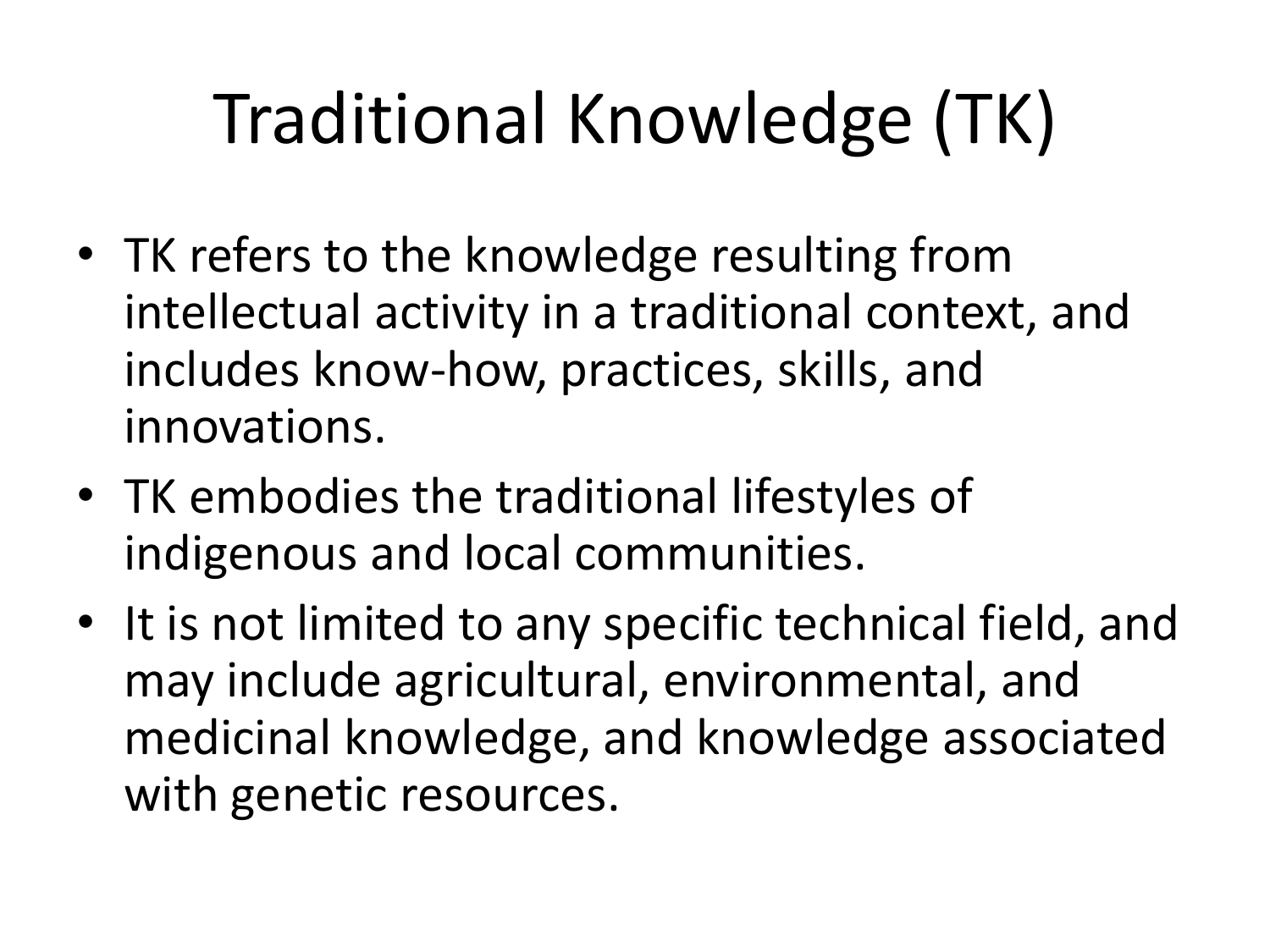# Examples of TK

- Thai traditional healers use plao-noi to treat ulcers
- The San people use hoodia cactus to stave off hunger while out hunting
- Sustainable irrigation is maintained through traditional water systems such as the aflaj in Oman and Yemen, and the qanat in Iran
- Cree and Inuit maintain unique bodies of knowledge of seasonal migration patterns of particular species in the Hudson Bay region
- Indigenous healers in the western Amazon use the Ayahuasca vine to prepare various medicines, imbued with sacred properties.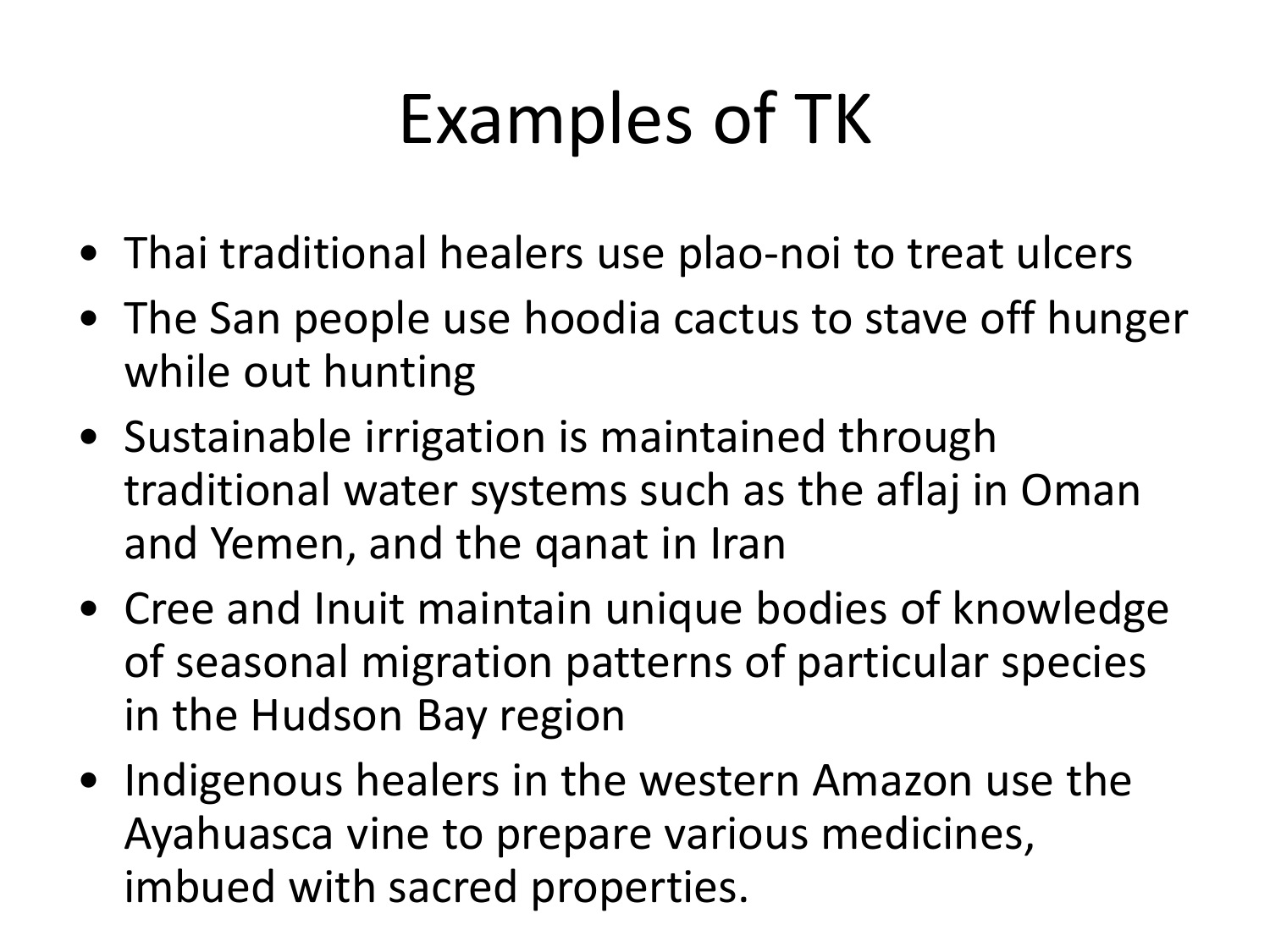## Traditional Cultural Expressions (TCEs)

- May be considered as the forms in which traditional culture is expressed;
- Form part of the identity and heritage of a traditional or indigenous community;
- Are passed down from generation to generation.
- Are integral to the cultural and social identities of indigenous and local communities, they embody know-how and skills, and they transmit core values and beliefs.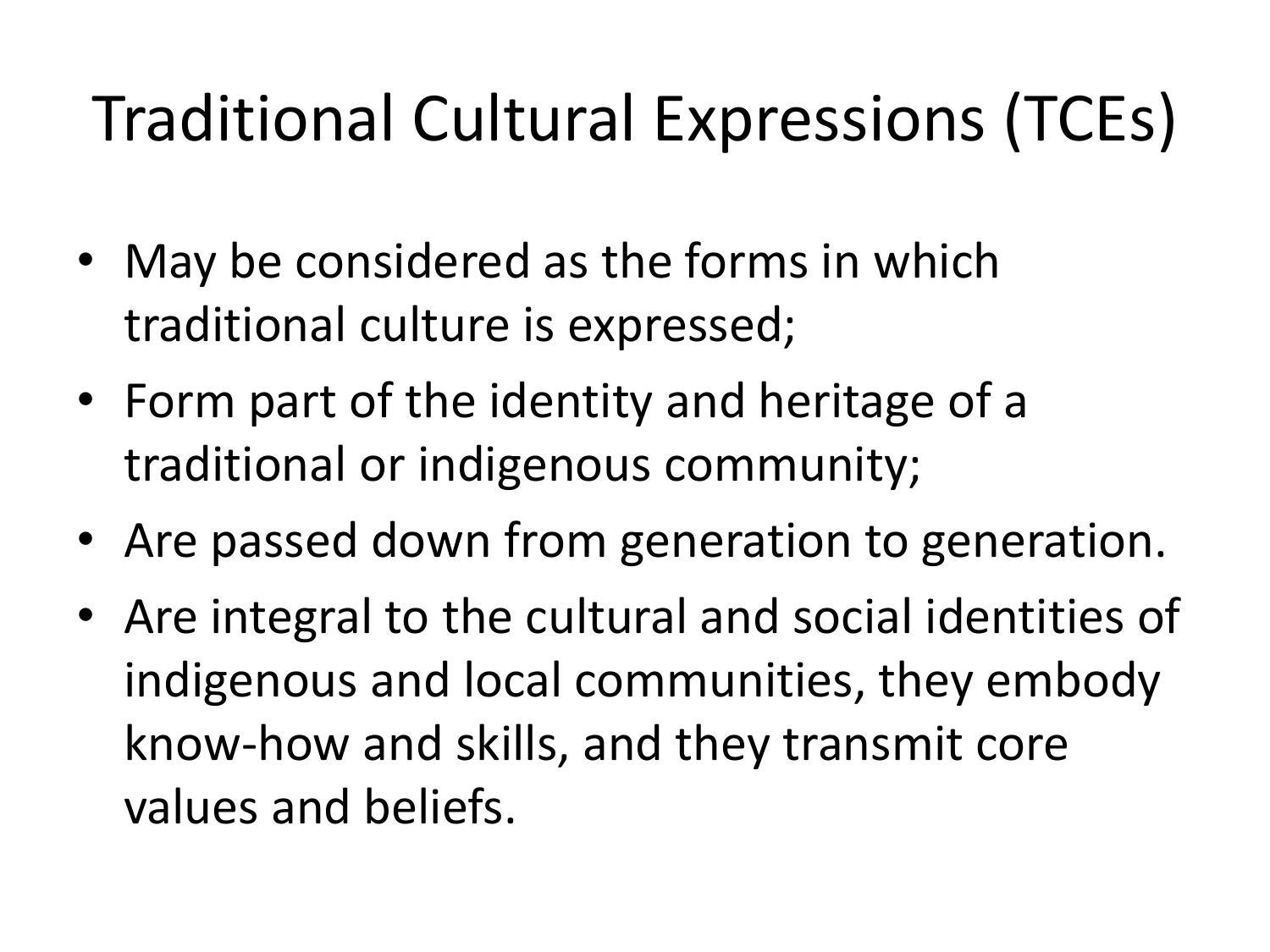### Examples of TCEs

- Rituals
- Songs
- Dances
- Paintings
- Handicraft
- Poems
- Legends
- Designs...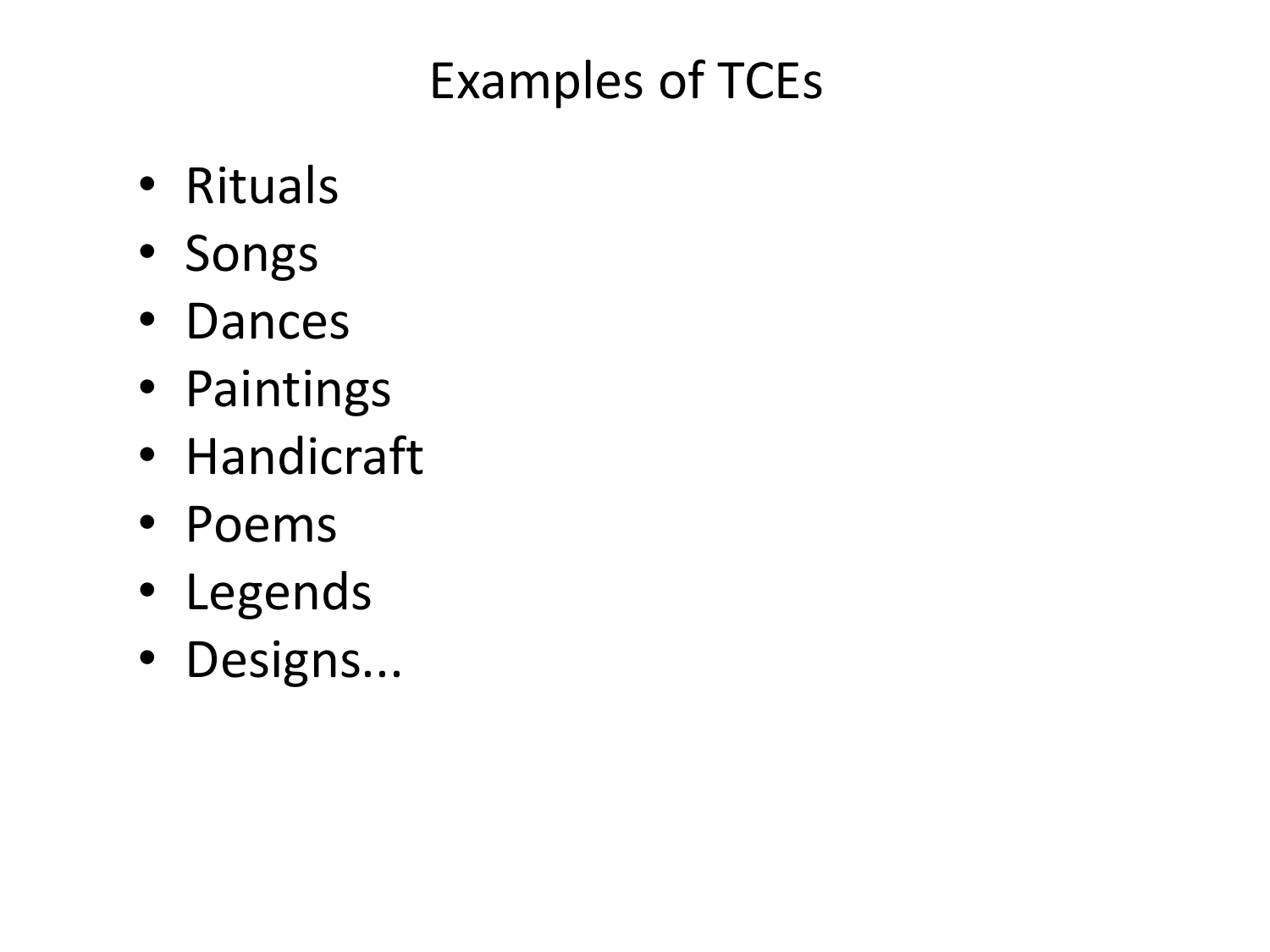#### TK: what is the intellectual property issue?

- Innovations and creations based on TK are generally patentable and copyrightable
- But the 'underlying' TK is unprotected, despite the fact that it is valuable and important
- Should underlying TK– which generally 'belongs' to indigenous and local communities - be 'protected' in the intellectual property sense? … and, if so, what does 'protected' mean?
- Indigenous Peoples, local communities and many States have called for the greater protection, safeguarding, preservation and promotion of TK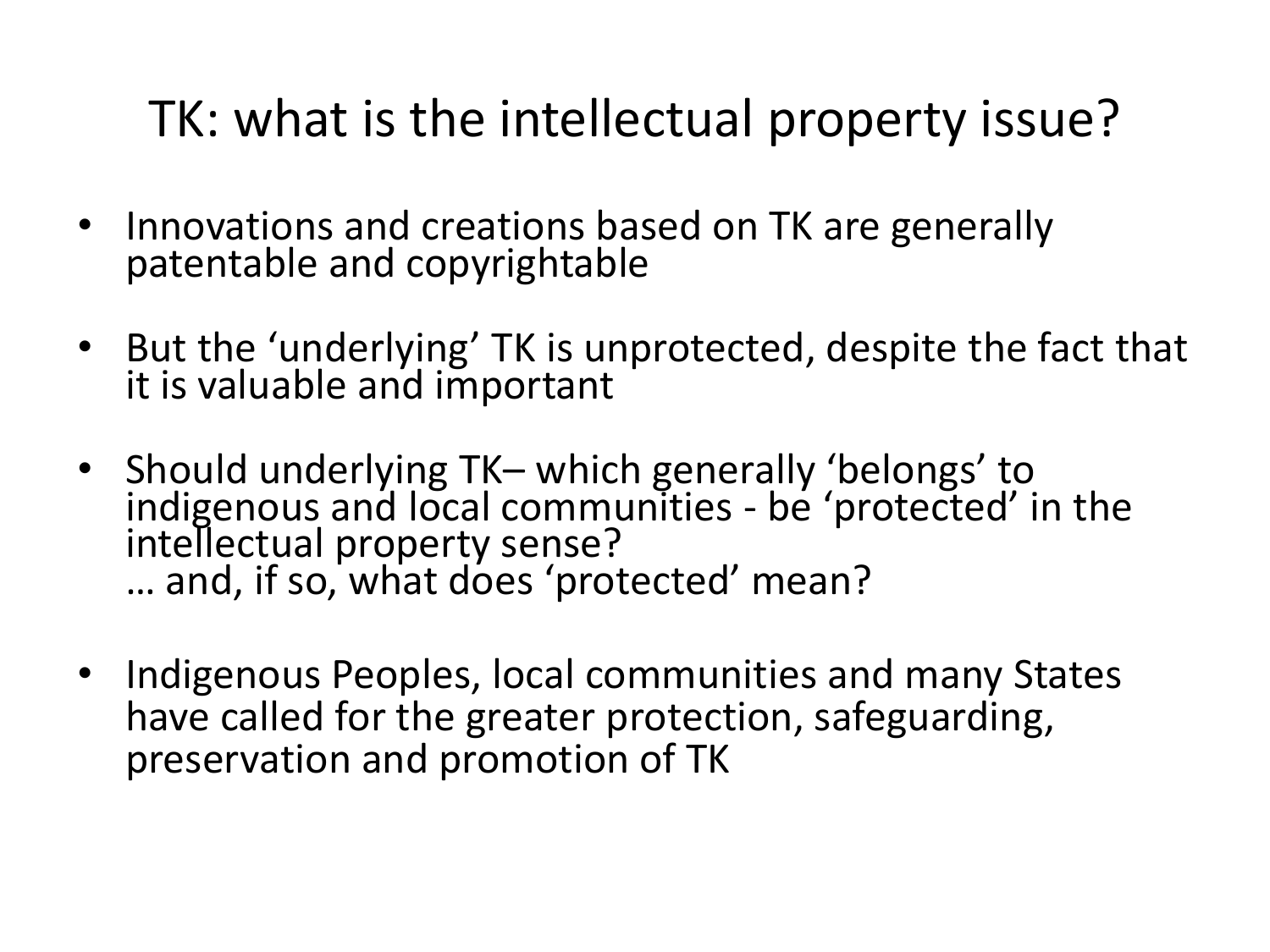## What is Protection?

- Treating TK as intellectual property
- Holders have a say over **access and use** of TK by third parties
- Using intellectual property principles and values to prevent misuse and misappropriation: Building a fence
- Protecting TK through a special system based on the kinds of **rights, measures, principles and trade-offs** that are found in the intellectual property system, adapted to respond to the particular features of TK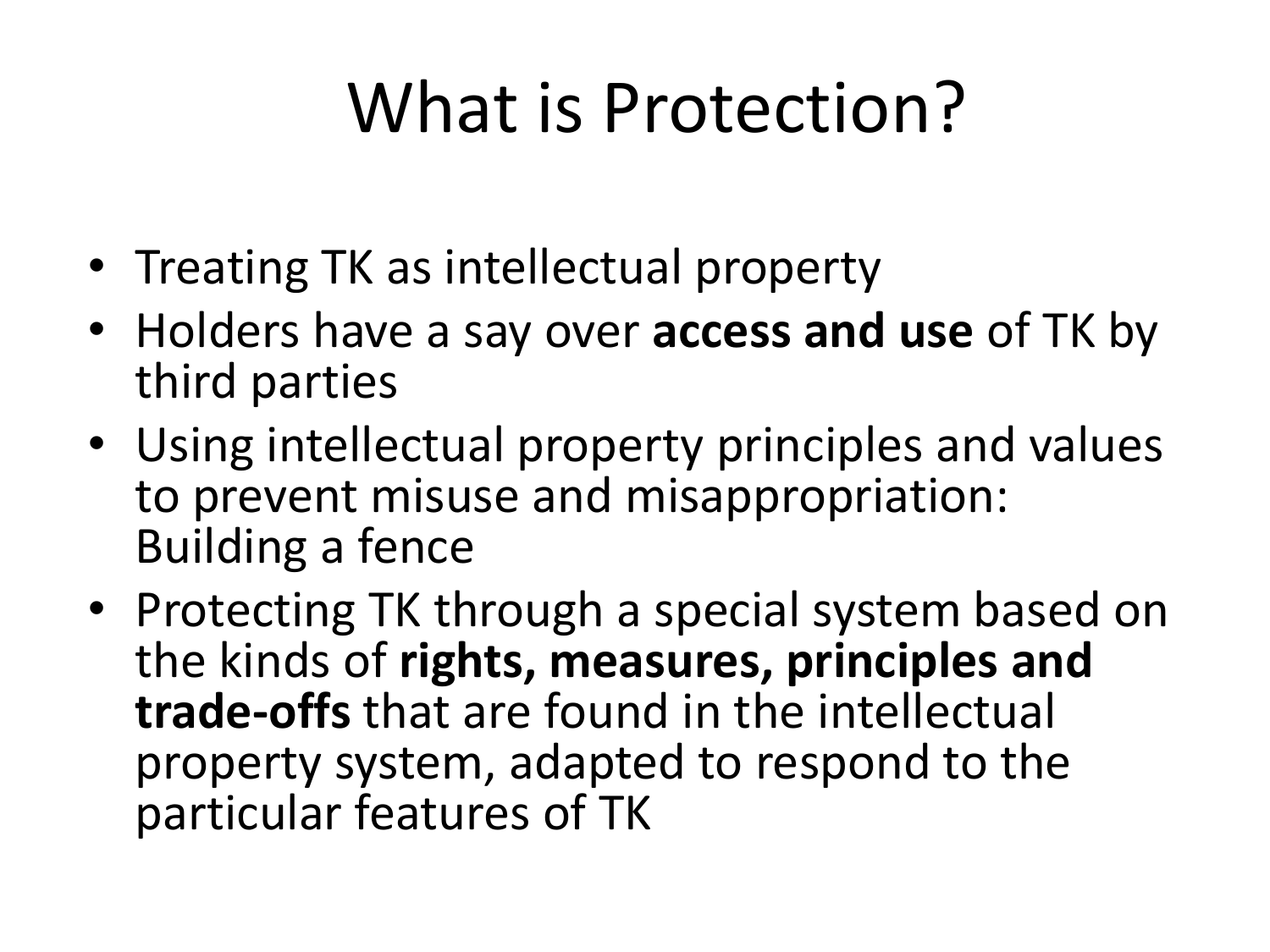## Protect? How?

Use of intellectual property tools and principles to prevent unauthorized or inappropriate uses of TK by third parties … misuse/misappropriation

•Positive protection … granting of rights that empower communities to promote their TK, control their uses by third parties and benefit from their commercial exploitation.

•Defensive protection … to stop people outside the community from acquiring intellectual property rights over TK.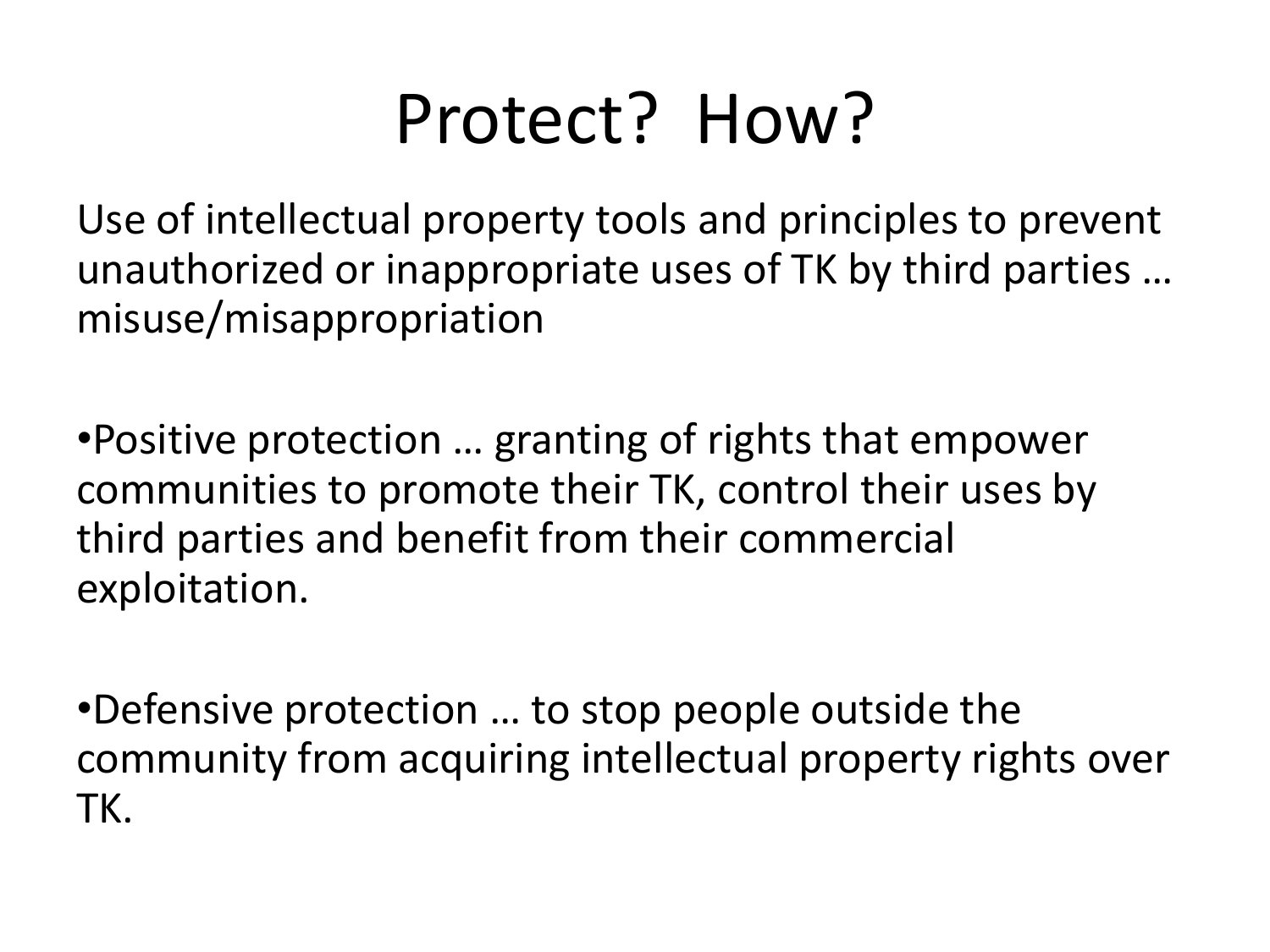## Protect? How?

• Legal measures?

- At a national level?
- At a regional level?
- At an international level?
- Practical measures?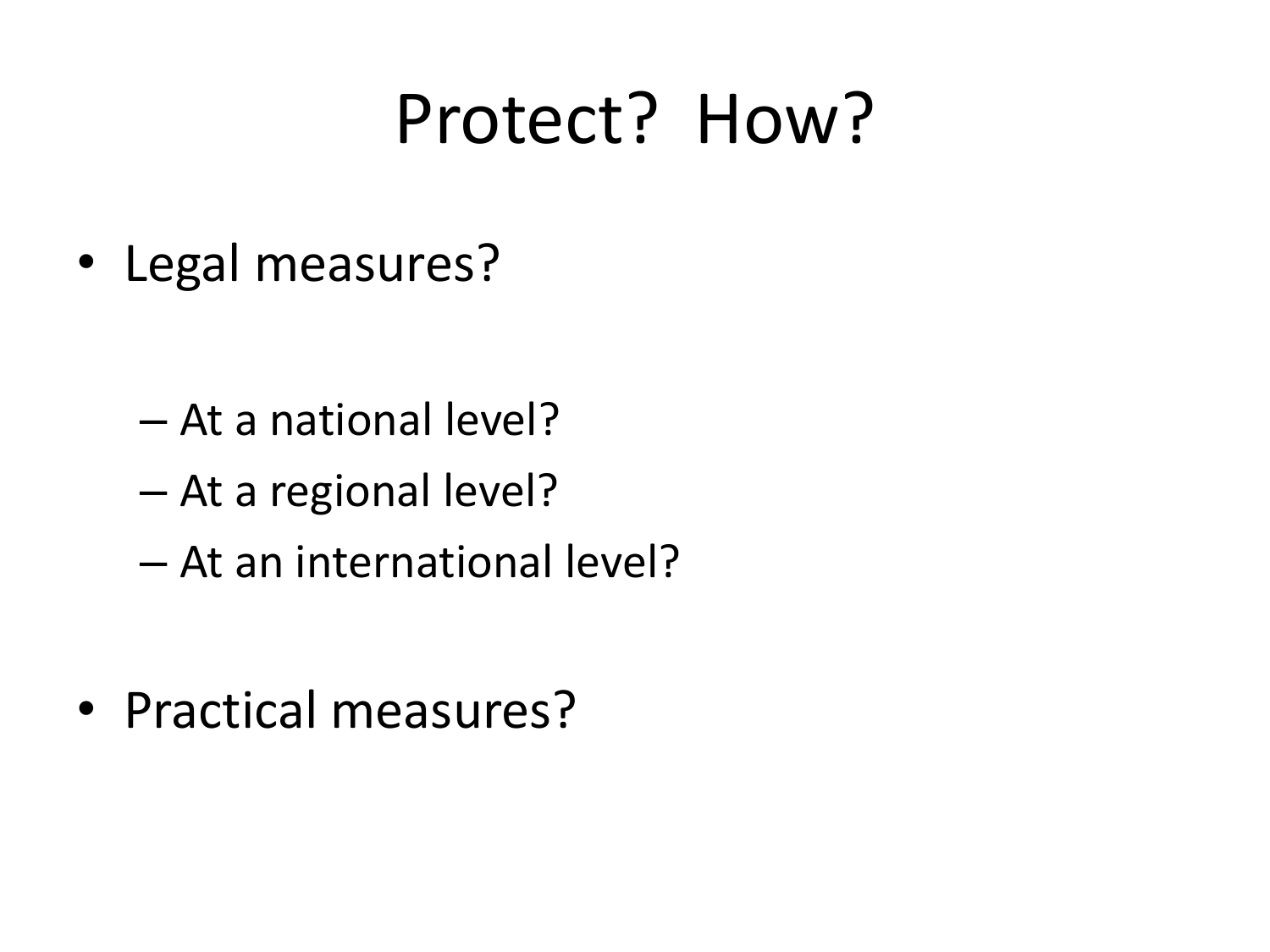#### Positive protection: Provisional Act No. 2186-16, August 23, 2001, Brazil

- Access to genetic heritage, to TK associated to genetic heritage, and fair and equitable sharing of the benefits arising from the use of genetic heritage and associated TK, among others.
- The State recognizes the right of the indigenous communities and local communities to decide on the use of their TK related to the genetic heritage of the country
- Protection against illicit use and exploitation and other harmful actions
- Rights of the indigenous communities and local communities that create, develop, hold or conserve traditional knowledge associated to genetic heritage:
	- To have acknowledged the origin of the access to the TK
	- To prevent non-authorized third-parties from using and disseminating associated TK
	- To receive benefits from the economic use by third parties, directly or indirectly, of associated TK to which they hold rights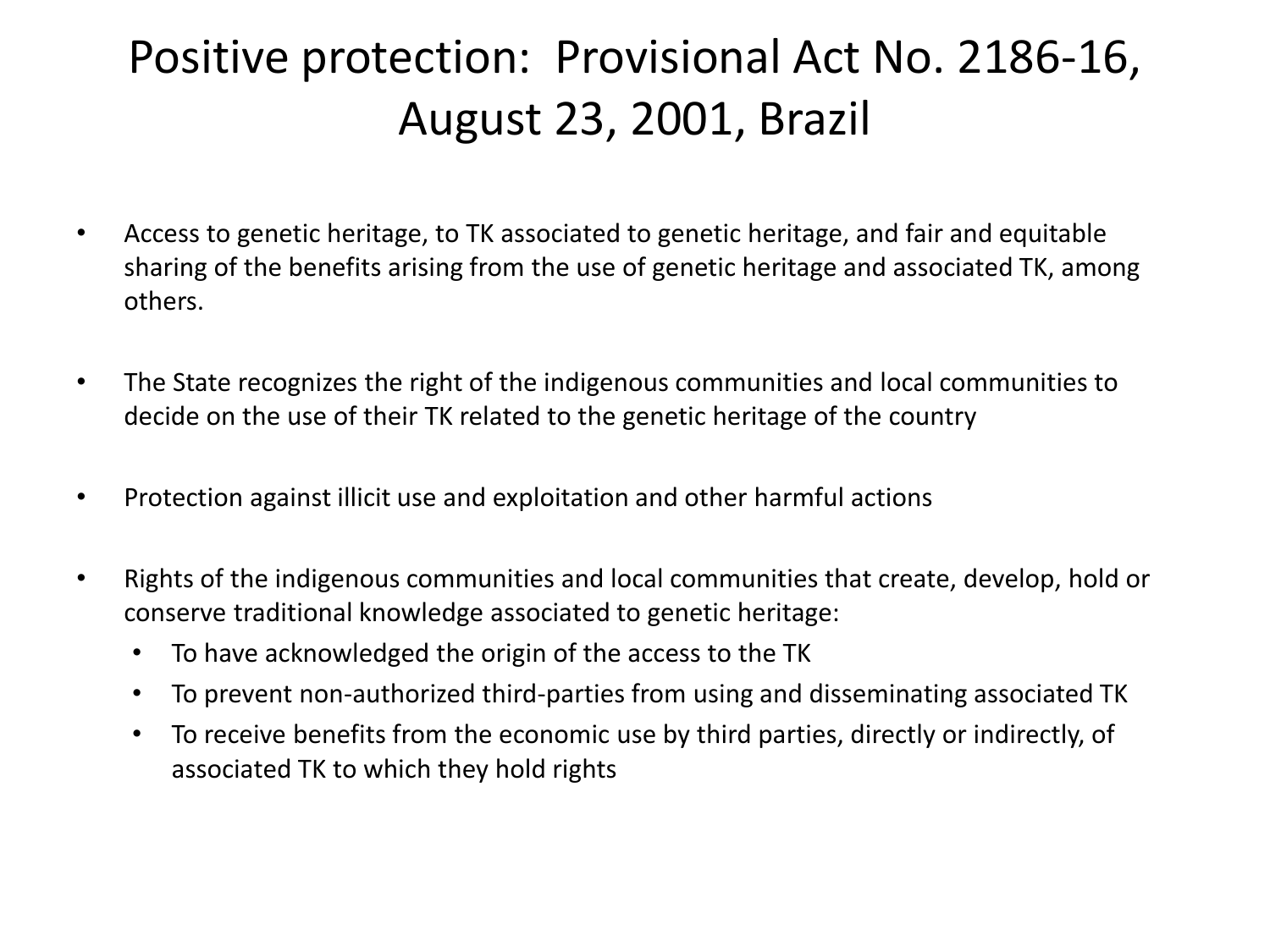Positive protection: Law No. 20 of June 26, 2000, Panama Special System for the Collective Intellectual Property Rights of Indigenous Peoples for the Protection and Defense of their Cultural Identity and their Traditional Knowledge

- Collective rights
- Special system to register, promote and market
- Traditional indigenous dresses, musical instruments, music, dances or performances, the oral and written expressions that are part of their traditions and make up their historical, cosmological and cultural expression, traditional artistic and work tools, as well as in the technique for their manufacture, and all other TCEs.
- Registration shall be requested by indigenous national congresses or traditional authorities
- The right to use and market governed by each people's rules for use
- License contracts, including royalties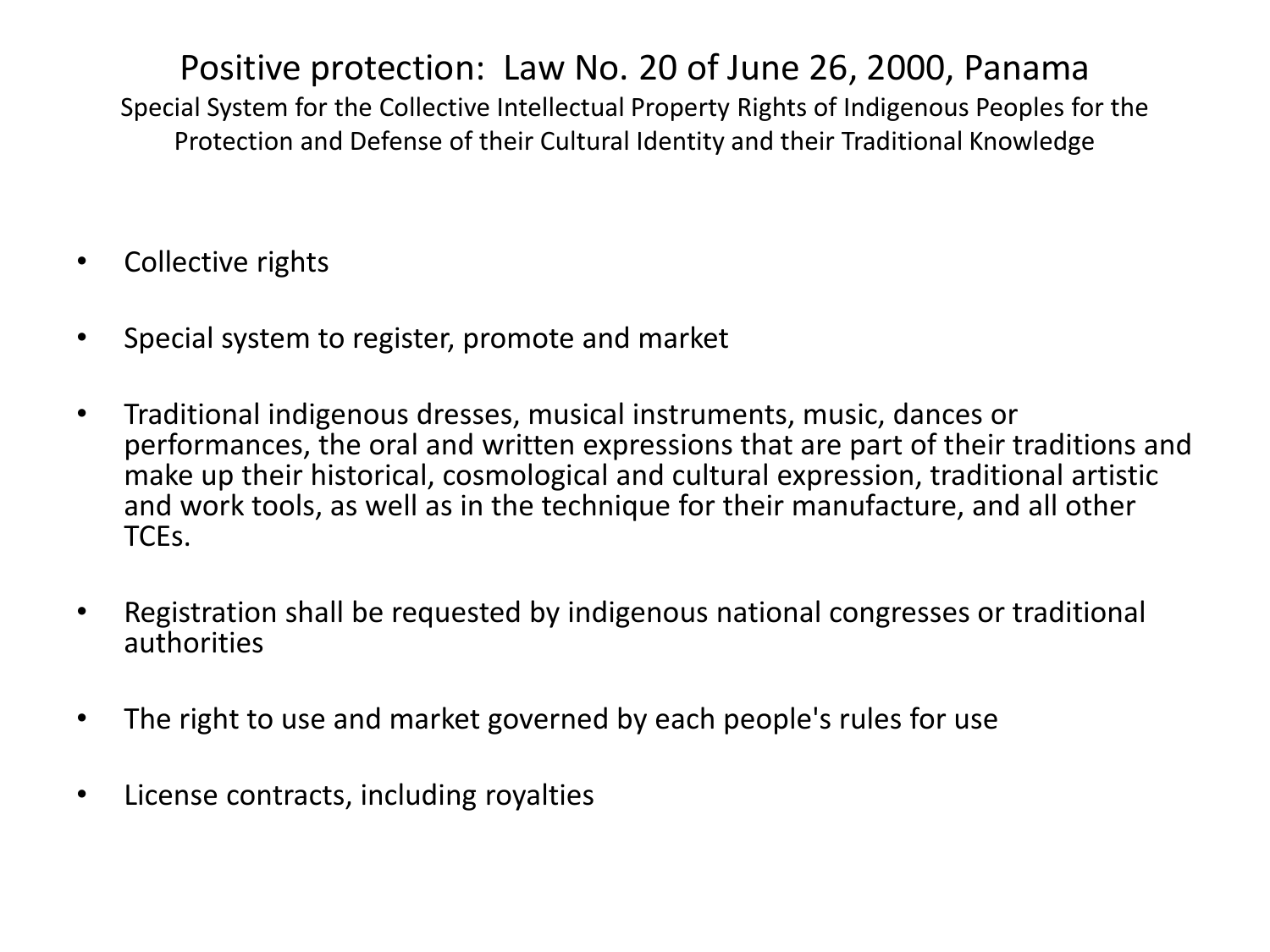#### **Traditional Knowledge & Traditional Cultural Expressions Laws**

Find laws, treaties and regulations on the protection of traditional knowledge (TK) and traditional cultural expressions (TCEs).

#### **Related links**

Legal texts relevant to genetic resources

Treaties on TK and TCEs

& treaties (WIPO Lex)

| Subject Matter           | **** Any ****                                                                                       |   | ------- |
|--------------------------|-----------------------------------------------------------------------------------------------------|---|---------|
|                          | <b>Traditional Knowledge</b><br><b>Traditional Cultural Expressions</b><br><b>Genetic Resources</b> |   | IP laws |
|                          |                                                                                                     |   |         |
| Issue(s)                 | **** Any ****                                                                                       |   |         |
|                          | <b>Subject Matter of Protection</b><br>Beneficiaries or Rightholders                                | ⌒ |         |
|                          | Scope of Protection<br><b>Exceptions and Limitations</b>                                            | v |         |
|                          |                                                                                                     |   |         |
| Country / Organization * | **** Any ****<br>Afghanistan                                                                        | ⌒ |         |
|                          | Albania                                                                                             |   |         |
|                          | Algeria                                                                                             |   |         |
|                          | <b>Andean Community</b>                                                                             |   |         |
|                          | Angola                                                                                              |   |         |
|                          | Antigua and Barbuda                                                                                 |   |         |
|                          | <b>ARIPO</b>                                                                                        |   |         |
|                          | Armenia<br>Azerbaijan                                                                               | v |         |

#### <http://www.wipo.int/tk/en/databases/tklaws/>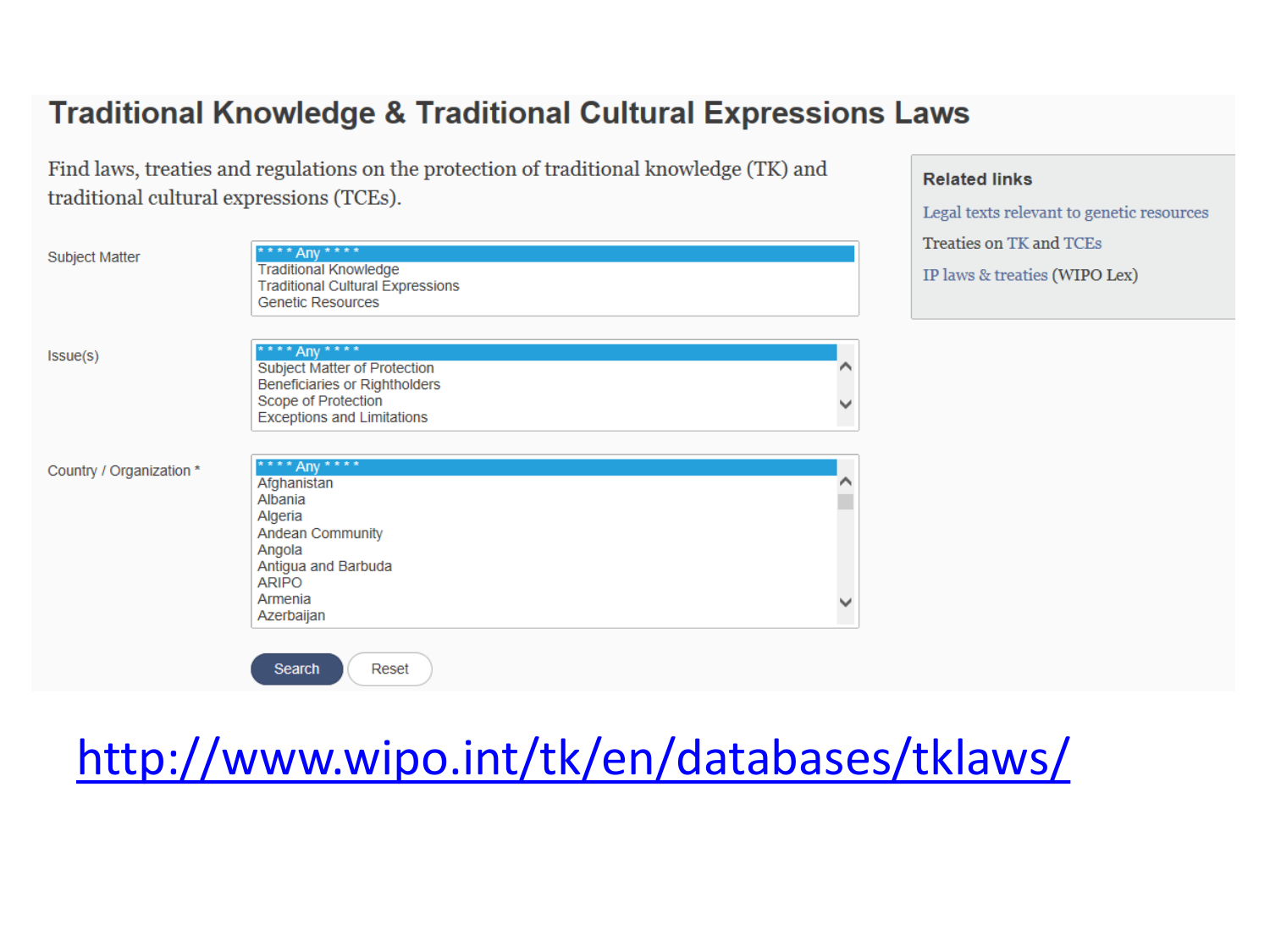## Defensive protection: National Commission against Biopiracy of Peru

- Task: Developing actions to identify, prevent and avoid acts of biopiracy with the aim of protecting the interests of the Peruvian State.
- Main functions:
	- provide protection against acts of biopiracy;
	- identify and follow up patent applications made or patents granted abroad that relate to Peruvian biological resources or collective knowledge of the indigenous peoples of Peru;
	- make technical evaluations of the above-mentioned applications and patent grants;
	- issue reports on the cases studied;
	- lodge objections or institute actions for annulment concerning the above-mentioned patent applications or patent grants;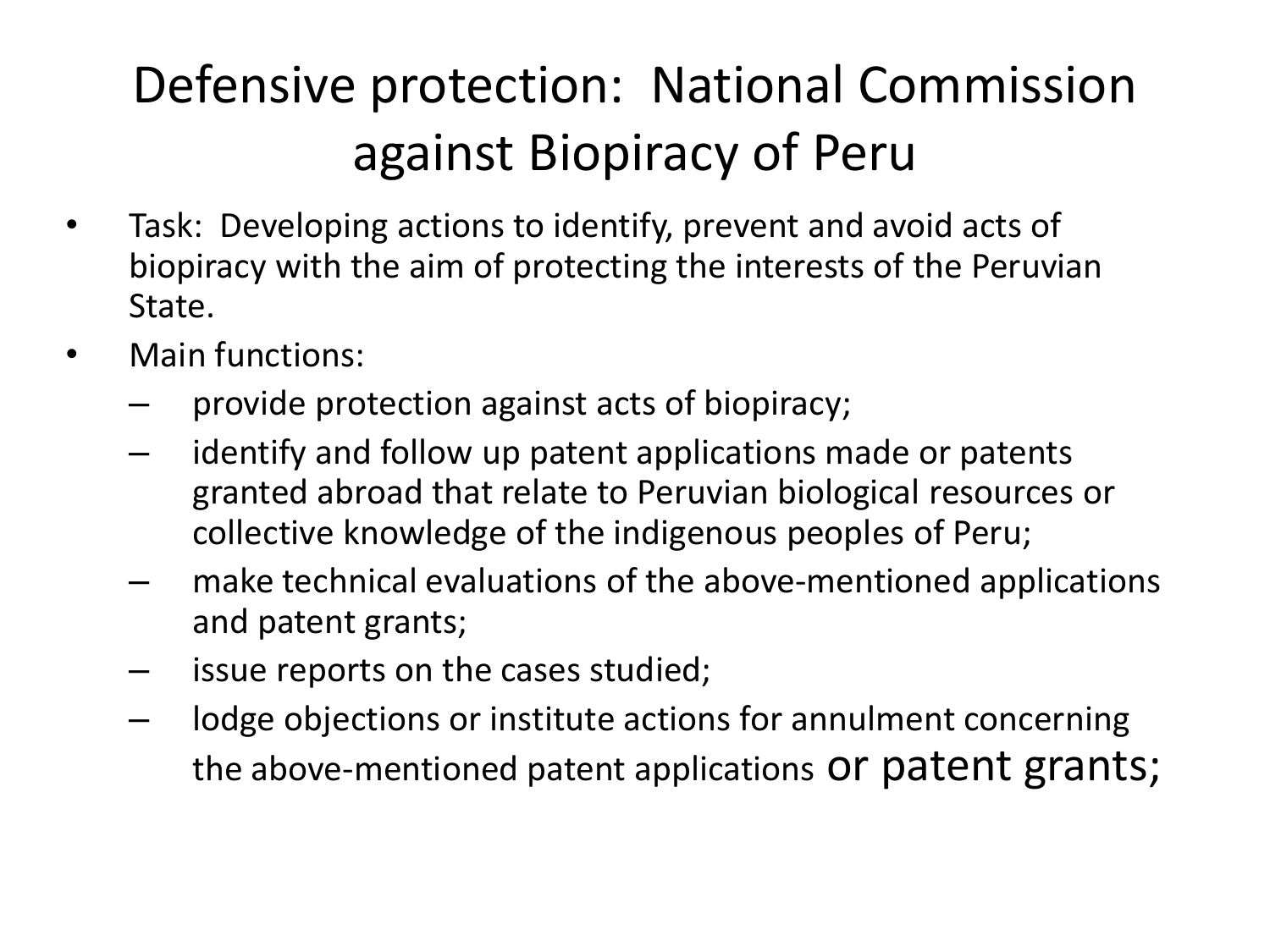# Defensive protection: The Traditional Knowledge Digital Library (TKDL)

- Objective: Prevent misappropriation of Indian TK
	- Break language and format barriers
- Input: Ayurvedic, Unani, Siddha and Yoga systems of medicine in local languages
- Output: Multilingual database (English, French, Spanish, German and Japanese)
	- For use of International Patent Offices, in the framework of access and non disclosure agreements: For search and examination only … can give print outs to patent applicants for citation purposes
	- The content should not be disclosed to third parties